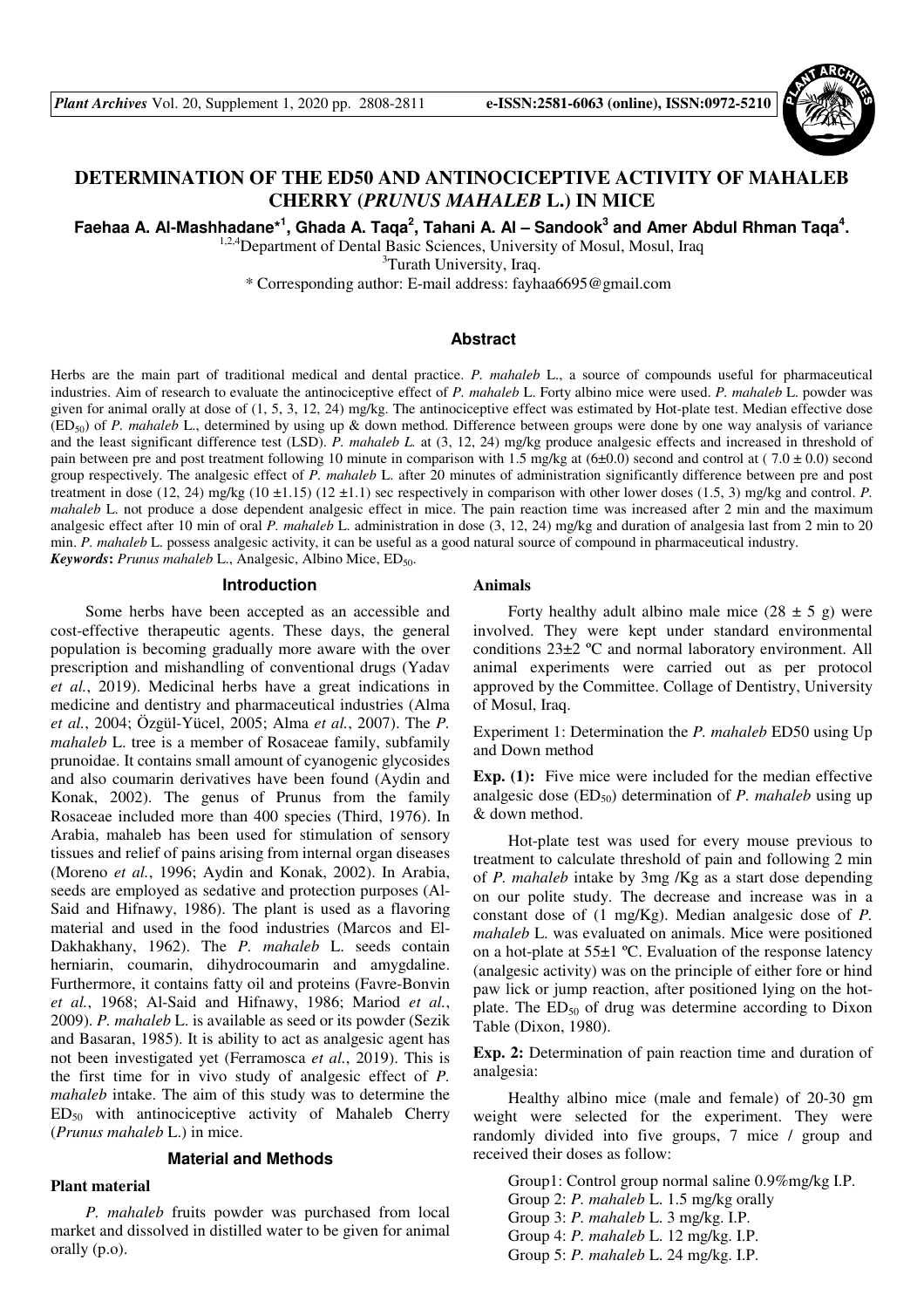The reaction time of pain and latency "licking paw or jumping" was confirmed before and (20, 40, 60, 80, 100 and 120 min.) after intake of *P. mahaleb* to evaluate the doseresponse and time effective curves. The long duration of latency times and the values of the control was used for comparative assessment. The percentage of antinociceptive Maximal Possible Effect (MPE) was calculated from the formula: (Giusti *et al.*, 1997)

$$
\% MPE = \frac{\text{Test latency - predrug latency}}{\text{Cut off time - predrug latency}} \times 100
$$

MPE: Percentage of antinociception maximal possible effect.

Test latency: sec after drug treatment.

Predrug latency: Sec before drug treatment at zero time.

Cut off time: 30 second.

# **Statistics**

Results were presented as mean  $\pm$  SD, differences between test groups were analyzed by ANOVA) and then by LSD. It is significance at  $p \le 0.05$ .

### **Results**

Determination of  $ED_{50}$  of *P. mahaleb* L. for antinociceptive effect in mice:

Median analgesic dose of *P. mahaleb* L. were evaluated using Hot-plate technique : Mouse was placed on this device at  $55\pm1$ <sup>o</sup>C. The response time was estimated on the principle of jump reaction or y fore and/or hind paw lick, after hotplate attachment. The ED50 of *P. mahaleb* as analgesic were measured according to Dixon Table (1).

# **Determination the pain reaction time and duration of analgesia:**

Maximum antinociceptive effect (MPE) in hot plate device test in mice was increased from zero in control group to (8.5, 26.9, 32, 11.5)% after 2 min respectively according to dose increased (1.5, 3, 12, 24) mg/kg (Figure 1). The (MPE) reach the highest value after 10 min and last for 20 min in doses (12, 24) mg/kg. (Table 2)

**Table 1:** Determination of ED<sub>50</sub> of *P. mahaleb* L. for antinociceptive effect in mice.

| <b>Variable</b>                  | <b>Result</b>     |
|----------------------------------|-------------------|
| $ED_{50}$                        | 3.295 mg $\kg$ IP |
| Range of the doses used          | 2-4 mg\kg IP      |
| Initial dose                     | $3$ mg\kg IP      |
| Last dose                        | $3$ mg\kg IP      |
| Number of mice used              | 5 (XOOXX)         |
| Increase or decrease in the dose | 1 mg\kg IP        |

**Table 2 :** Effect of *P. mahaleb* L. in different doses on antinociceptive maximum effect (MPE) % in hot plate test in mice

| Doses mg\kg | 2 min | 10min | $20 \text{ min}$ | <b>30 min</b> | <b>40 min</b> |
|-------------|-------|-------|------------------|---------------|---------------|
| Control     | $0\%$ | $0\%$ | $0\%$            | $0\%$         | $0\%$         |
| 1.5         | 8.5%  | $0\%$ | $0\%$            | $0\%$         | $0\%$         |
| 3           | 26.9% | 30.7% | 11.5%            | 1.82%         | 1.28%         |
| 12          | 32%   | 28%   | 28%              | 1.3%          | $0\%$         |
| 24          | 11.5% | 30.7% | 30.7%            | 3.8%          | $0\%$         |

In the present study, the analgesic effect for *P. mahaleb* L. was evaluated through pain reaction induced by hot-plate. Oral administration of *P. mahaleb* L. at (3, 12, 24) mg/kg produce analgesic effects and increased in pain threshold between pre and post treatment after 10 minute in comparison with 1.5 mg/kg at  $(6\pm0.0)$  second and control at  $(7.0 \pm 0.0)$  Sec group respectively (Table 3). The analgesic effect of *P. mahaleb* after 20 minutes of administration significant difference between pre and post treatment in dose (12, 24) mg/kg  $(10 \pm 1.15)$   $(12 \pm 1.1)$  sec respectively in comparison with other lower doses (1.5, 3) mg/kg and control (Table 3).

| <b>Time</b><br>Dose | 2min            | $10 \text{ min}$ | $20 \text{ min}$  | 30 min        | $40 \text{ min}$ |
|---------------------|-----------------|------------------|-------------------|---------------|------------------|
| Control             | $7.0 \pm 0.0$   | $7.0 \pm 0.0$    | $7.0 \pm 0.0$     | $7.0 \pm 0.0$ | $7.0 \pm 0.0$    |
| 1.5                 | $8 \pm 0.5$     | $6 \pm 0.0$      | $6 \pm 0.0$       | $6 \pm 0.0$   | $6 \pm 0.0$      |
|                     | $11 \pm 1.15$   | $12 \pm 1.1*$    | $7 \pm 0.5$       | $4.3 \pm 0.3$ | $4 \pm 0.3$      |
| 12                  | $13\pm1.7*$ a   | $12 \pm 1.1*$    | $10 \pm 1.15$ *ab | $5.3 \pm 0.3$ | $4 \pm 0.4$      |
| 24                  | $7 \pm 0.5$ abc | $12 \pm 1.1*$    | $12 \pm 1.1$ *ab  | $5 + 1.7$     | $4 \pm 0.0$      |

**Table 3 :** The pain reaction time of *P. mahaleb* L. in mice

\* significant (control) at p≤0.05;

a: significant (mahaleb) at 1.5 mg/kg at  $p \le 0.05$ .

b: significant (mahaleb) at 3 mg/kg at  $p \le 0.05$ .

c: significant (mahaleb) at 12 mg/kg at p≤0.05.

In present study, systemic oral administration of tested doses of *P. mahaleb* L. not result in a dose dependent analgesic effect in mice experienced test of hot-plate. The pain reaction time was increased after 2 min and the maximum analgesic effect after 10 min of oral *P. mahaleb* L. administration in dose (3, 12, 24) mg/kg and duration of analgesia last from 2 min to 20 min (Figure 1)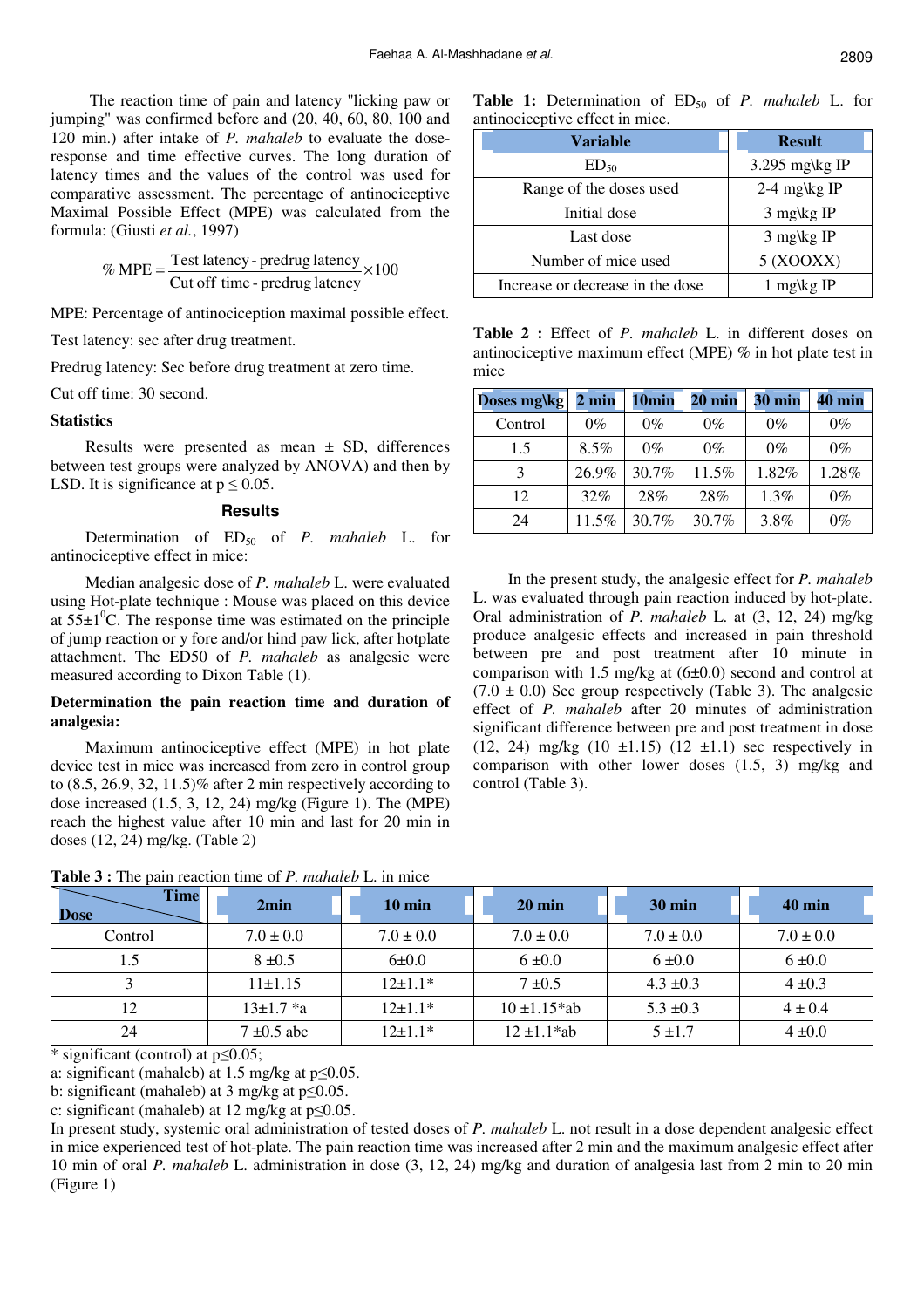

**Fig. 1 :** Duration of analgesic activity of *P. mahaleb* L. (1.5, 3, 12 and 24)

#### **Discussion**

Pain can be resulted by many factors which need medical and dental treatment including pain killers, herbal medicines are one of these. They are part of many traditional theraputic practice (Abolhassanzadeh *et al.*, 2016). Several strategies have been realized to found a new treatments for pain management, including synthesis and improvement of drugs that target pain resolution mechanisms endogenously and they simultaneously adjust multiple pathophysiological mechanisms that trigger pain (Moreno *et al.*, 1996; Aydin and Konak, 2002). Drugs that act on oxidative stress are one of them. In rodent models of peripheral pain, reactive oxygen species are elevated in dorsal root ganglia neurons and in glia and immune cells (Marcos and El-Dakhakhany, 1962; Moreno *et al.*, 1996). Reactive oxygen species enhance hyper excitability of dorsal root ganglia neurons through several mechanisms, including mitochondrial bioenergetics disruption, which cause energy production and ion homeostasis impairment and leads to degeneration of nociceptors. These reactive species also indirectly induce neuronal hyperexcitability by over expression of neuroinflammatory mediators (Al-Said and Hifnawy, 1986; Moreno *et al.*, 1996; Mariod *et al.*, 2009). Therefore, restoring redox balance has the ability to resolve various pain mechanisms. Many attempts have been done to pharmacologically control oxidative stress in chronic pain conditions; to date, none are in clinical use. Supplementation of antioxidants to control pain has some difficulties due to unfavorable pharmacokinetics and pharmacodynamics, and also because multiple antioxidants are required to return normal homeostasis by collaboratively catabolizing reactive oxygen species (Al-Said and Hifnawy, 1986; Moreno *et al.*, 1996). For this reason, studies have been focused on the transcription nuclear factor erythroid 2-related factor 2 (NFE2L2; Nrf2). Li *et al.* (2019) Plants are good sources of antioxidant which have a role against the action triggered by ROS. Resistance to biotic stress, antioxidant capacity, and anti-inflammatory effects and of *P. mahaleb* were recently confirmed by cell-based assay in vitro studies (Gerardi *et al.*, 2015; Ferramosca *et al.*, 2019; Gerardi *et al.*, 2019). Both free radicals and antioxidants have damaging effects on the viability of organisms. They can result in multiple diseases knowledge about the activity of antioxidants against free radicals in the nervous system throughout pain is deficient. The application of antioxidants like *Prunus mahaleb* L. increases ability of antioxidation reaction and improve the protection against the pain (Rokyta *et al.*, 2003; Bermúdez-Soto and Tomás-Barberán, 2004; Ou *et al.*, 2012). In this

study *Prunus mahaleb* L. showed moderate analgesic effect in experimental animal which could be due to moderate antioxidant potential and anti inflammatory activities of this plant (Ou *et al.*, 2012). In all animal models of acute mechanical and neuropathic pain, like the animal model of the present study, the hold back stress is present in most times. The stress reactions provoked by pain so, it is very hard to distinguish the pain from stress contributions in painful status (Tezcan *et al.*, 2003; Li *et al.*, 2019). A study carried out to evaluate the antinociceptive effect of herbal drug (silymarin) and some medicinal plants like curcumin, *Ginkgo biloba*, essential oil, and wheat germ, it was found that it has significant antinociceptive properties which is probably mediated via anti inflammatory effect and antioxidant effect. Sahib (2011); Niazi *et al.* (2019) From other point of view, analgesic effect produced by *P. mahaleb* L. intake result, at least, by the activation of the transcription factor nuclear factor erythroid 2-related factor 2 (NFE2L2; Nrf2). Pathways which regulate the antinociceptive effect by suppressing the inflammatory response through regulating the expression and phosphorylation of nuclear factor (NF) κB, a known inflammation associated sensor and by attenuation of several underlying pronociceptive mechanisms (Ferramosca *et al.*, 2019; Lan *et al.*, 2019; Li *et al.*, 2019). Studies intended at improved considerate of Nrf2- mediated effects obtained from *Prunus mahaleb* L. are going in progress. Its combination with analgesics could normalize the oxidative stress suggesting that the antioxidants during pain management can be used to reduce the analgesics required dose avoiding the harm of reactive oxygen species on pain. Antioxidants, when properly used are able to decrease the sensation of pain (Rokyta *et al.*, 2003).

### **Conclusions**

*P. mahaleb* L. possess analgesic activity. It can be employed as natural compound available for pharmaceutical industry. Though, exact substances responsible for the detected effects need to be recognized, isolated then compared with that of the basic extract and further experiment on structure clarification and recognition of them are needed.

### **Acknowledgment**

The authors are very appreciative to the University of Mosul, College of Dentistry for their help to develop and improve the quality of this work.

### **Conflict of interest**

All authors state that they have no known competing financial attention or personal relations that could influence the work of this manuscript.

### **Source of funding**

Ministry of Higher Education, University of Mosul, College of Dentistry, Department of Basic Science.

### **References**

- Abolhassanzadeh, Z.; Aflaki, E.; Yousefi, G. and Mohagheghzadeh, A. (2016). Medicinal plants for joint pain in traditional Persian medicine. Trends in Pharmaceutical Sciences, 2(2).
- Al-Said, M.S. and Hifnawy, M.S. (1986). Dihydrocoumarin and certain other coumarins from *Prunus mahaleb* seeds. Journal of Natural Products, 49(4): 721-721.